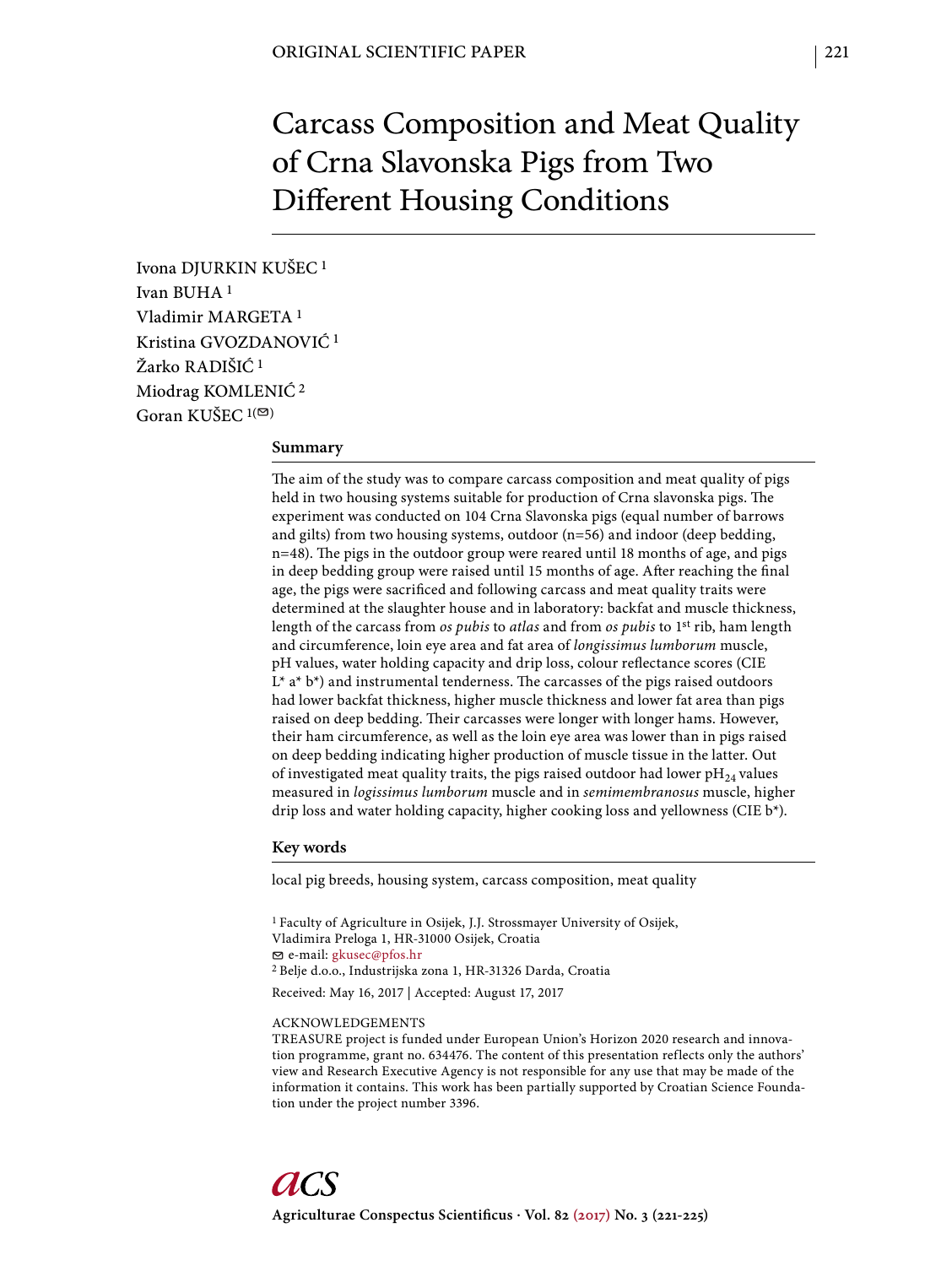# **Introduction**

Crna Slavonska pig is an autochthonous breed from the eastern region of Croatia. This breed is reared in a closed population and is included in the National Programme for Farm Animal Resources. It is a fatty-lean type of pig, usually used for production of lard and bacon, but also for traditional high quality meat products. Traditionally it is raised outdoors on grasslands or in silvopastoral systems to approximately 18 months of age or up to the 130-150 kg live weight (LW). These systems are cost-effective, environmentally and animal-friendly, which can result with improved meat quality traits and nutritional characteristics of the pork product (Budimir et al., 2013). However, the main shortcomings of such production systems are uncontrolled mating with wild boars and transmission of contagious diseases (Kušec et al., 2015), as well as the duration of the fattening period. One of the alternatives that could be used for overcoming these disadvantages is raising the animals indoor in deep litter (strawbedded) facilities. Margeta et al. (2013) described this system as a natural housing for growing pigs, where these old breeds can express their full genetic potential. Number of scientific reports confirm the advantages of deep litter over conventional housing system, such as influence on their welfare (Morrison et al., 2007) and environment (Margeta et al., 2004) with feed conversion and meat quality equal or superior to those raised in conventional housing system (Kralik et al., 2004; Morrison et al., 2007). Compared to outdoor rearing, pigs raised on deep bedding have lower lean meat percentage and higher daily weight gain, with most technological meat quality traits, such as colour, cooking loss, Warner-Bratzler Shear Force and pH, being similar to outdoor rearing (Stern et al., 2003). The carcass and meat quality traits of Crna slavonska pigs reared outdoor were extensively studied (Karolyi et al., 2007; 2010; Luković et al., 2007; Senčić et al., 2008; Baković et al., 2016), however investigations on the influence of different housing systems on these traits are scarce. Nonetheless, Butko et al. (2007) compared the carcass composition and meat quality traits of Crna slavonska pigs raised outdoors (on pasture) and indoors (conventional housing system) to approximately 135.00 kg live weight, determined that pigs raised outdoor were leaner, had heavier hams, and lower percentage of the belly-rib part in the carcass. The differences between two production systems in pH values, water holding capacity, colour and marbling were not significant. The aim of present study was to evaluate the effect of two different housing systems, outdoor and indoor on deep bedding, on the carcass characteristics and meat quality traits of Crna Slavonska pigs.

# **Material and methods**

## **Animals**

The experiment was performed on 104 Crna Slavonska pigs, equal number of gilts and barrows. The animals were distributed into two housing systems: 56 pigs outdoor (O) and 48 pigs on deep bedding (DB). Pigs belonging to O group were raised on approximately 300  $m^2$  per pig of pasture with 80  $m^2$  of canopy shelters; whilst pigs belonging to DB group were raised in a barn allowing 3 m<sup>2</sup> per pig of available space floor. Every day 1.5 kg of straw-bedding was added per pig. Both groups were fed alfalfa *ad libitum* with addition of 2 kg of whole grains (50% corn, 25%

barley, 10% triticale, and 15% extruded soybeans) per pig per day. The pigs in O group were reared until 18 months of age, and pigs in DB group were raised until 15 months of age, both approximately reaching their biological maximum of growth (cessation of increase in live weight). After the end of fattening period, pigs were transported to the nearby slaughterhouse, where they were slaughtered after being stunned with  $CO<sub>2</sub>$ . The carcasses were dressed according to commercial procedure.

#### **Carcass composition**

After 24 h of cooling the carcass backfat thickness and muscle thickness according to "Two points" method approved in Croatia, length "a" (from *os pubis* to *atlas*), length "b" (from *os pubis* to 1st rib), ham length (from the anterior edge of the symphysis pubis to the hock joint), together with the ham circumference at its widest point, were determined. Loin eye area (cm2) and fat area (cm2) of *longissimus lumborum* (LL) muscle were determined according to procedure as described by Comberg et al. (1978) and expressed as fat/lean ratio.

# **Meat quality traits**

At the slaughterhouse 45 minutes after exsanguination initial pH (pH45) was measured at *m. semimembranosus* (MS) and LL muscle using a Mettler MP 120-B (Mettler-Toledo, Schwerzenbach, Switzerland). Ultimate pH values (p $H_{24}$ ) were determined 24 h *post mortem* at the same places as pH<sub>45</sub>. Water loss was measured according to EZ drip method (Christensen, 2003) and water holding capacity (WHC) by gravimetric method according to Grau and Hamm (1953). Meat colour (CIE L\*a\*b\*; CIE 2007) was determined using a Minolta CR-410 Colorimeter (Konica Minolta Sensing Ltd, Singapore) calibrated against a ceramic white plate (Y = 84.9; x = 0.32 and y = 0.3381), with a D65 light source and a two-degree standard observer. Prior to determination of instrumental tenderness LL slices were kept at -18°C for two weeks. Before analysis the chops were cut to 2.54 cm width, defrosted for 24h, cooked in water bath to 73°C internal temperature and cooled at 4°C for 24h. Cooking loss was calculated from weights taken before and after cooking LL samples and expressed as percentage. Warner-Bratzler shear force was determined using a TA.XT*plus* Texture Analyser (Stable Micro Systems, London, UK) fitted with a 1-mm-thick Warner-Bratzler shear attachment and expressed in Newtons.

#### **Statistical analysis**

Kolmogorov–Smirnov normality test followed by Levene's test for equality of variances were performed for all investigated traits. As Levene's test showed no significance, the differences between investigated housing systems were analysed using mixed ANCOVA (analysis of covariance), a procedure of the general linear model with housing system and sex as main factors, and batch number as random effect. Since there was no significant influence of the sex nor housing system\*sex interaction on investigated traits, sex was excluded from further analysis. Cold carcass weight was used as a covariate when proved to be signifi cant for a trait. The differences between housing systems were determined by Tukey honest significant difference (HSD) test, where  $P < 0.05$  was classified as significant. All data were analysed using Dell Statistica (data analysis software system), version 12. (Dell Inc., 2015).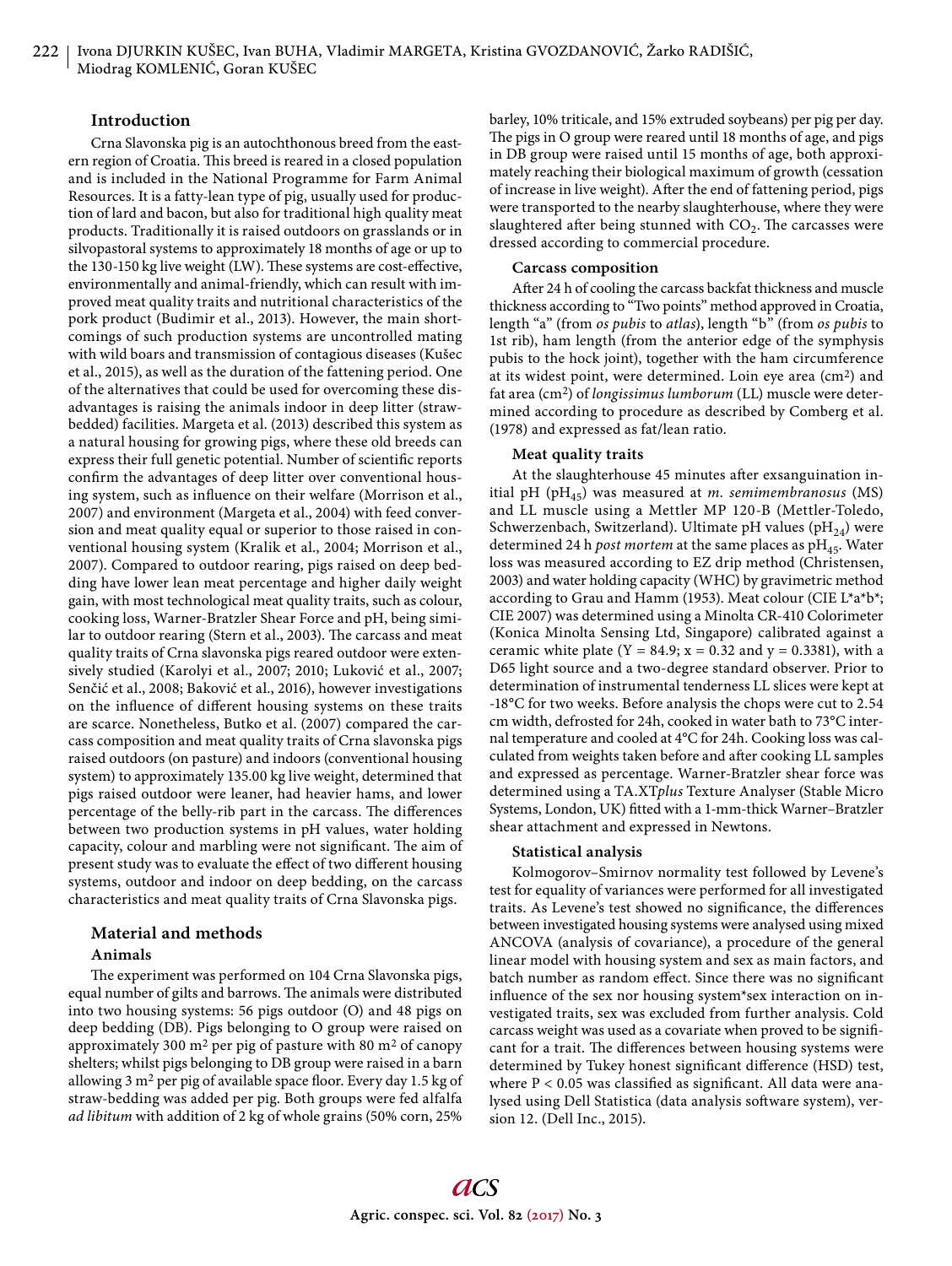## **Results and discussion**

The pigs from DB group were raised only for 15 months because they entered the problems connected to increased fatness; they could hardly stand due to their overweight and their weight gain was significantly reduced. It could be concluded that they reached their biological maximum at this age. These pigs had approximately 210.00 kg live weight (LW), while pigs reared outdoors (O) had approximately 130.00 kg LW at the age of 18 months.

to 16% longer carcasses than pigs the same age raised indoors. Ham length and circumference represent important traits due to the possibility of selecting the best carcasses for further processing into valuable dry-cured products, such as ham or prosciutto (Kušec et al., 2016). The pigs reared outdoor (O) had longer hams, but lower ham circumference than the pigs from DB group indicating higher fatness of the later. Previous studies showed that the superior seasoning ability is likely related

| Table 1. LS means and standard error of means (SEM) for carcass composition of pigs raised in two different rearing conditions |  |  |  |  |  |
|--------------------------------------------------------------------------------------------------------------------------------|--|--|--|--|--|
|                                                                                                                                |  |  |  |  |  |

| Trait                     |                    | Housing system      | <b>SEM</b> | P value |
|---------------------------|--------------------|---------------------|------------|---------|
|                           | Outdoor $(0)$      | Deep bedding (DB)   |            |         |
| Backfat thickness, mm     | $37.75^{\rm b}$    | $64.64^{\circ}$     | 5.32       | 0.012   |
| Muscle thickness, mm      | $71.53^a$          | 54.22 <sup>b</sup>  | 3.46       | 0.012   |
| Fat area, cm <sup>2</sup> | 31.90 <sup>b</sup> | $77.23^a$           | 2.75       | < 0.001 |
| Loin eye area, $cm2$      | $32.53^{b}$        | 37.07 <sup>a</sup>  | 1.82       | 0.105   |
| Fat/meat ratio at LL cut  | 1.01 <sup>b</sup>  | 2.12 <sup>a</sup>   | 0.10       | < 0.001 |
| Length "a", cm            | $96.77^{\circ}$    | 92.09 <sup>b</sup>  | 1.55       | 0.116   |
| Length "b", cm            | $112.43^a$         | 110.40 <sup>b</sup> | 2.00       | 0.592   |
| Ham length, cm            | $37.60^{\circ}$    | 36.70 <sup>b</sup>  | 0.90       | 0.599   |
| Ham circumference, cm     | 77.31 <sup>b</sup> | $88.30^{a}$         | 1.13       | 0.095   |

a, b P<0.05; *LL*-*longissimus lumborum*

Results presented in Table 1 show that carcasses of pigs from group O had lower backfat thickness and higher muscle thickness than DB pigs. The difference in the backfat thickness and fat area between the pigs from investigated groups indicated that the amount of fat was nearly doubled in DB pigs. However, loin eye area of DB pigs was significantly higher than in O pigs. Nevertheless, fat to meat ratio at the LL muscle cut of the DB pigs was twice as high when compared to the pigs from group O. It is known that at certain point pigs start to gain the weight predominantly by accumulation of fat (Vincek et al., 2013); so it could be expected that DB pigs would have had much higher backfat thickness and fat area of LL muscle. In the research similar to present study, Gentry et al. (2002) investigated the influence of housing system on carcass and meat quality traits of the Newshams genetics pigs (originating from Yorkshire, Landrace and Duroc breeds) and found that animals raised outdoors had lower backfat thickness than animals raised indoors (both in deep-bedded and slatted floor). This is in concordance with the results of the present study. In addition, Butko et al. (2007) reported significantly lower fat thickness of Crna Slavonska pigs fattened to approximately 135.00 kg LW outdoors than in pigs raised indoor, but on concrete floor. Interestingly, in present study the loin eye area of the BD group was higher than in O group of pigs indicating higher production of muscle tissue in the former. From Table 1 it can be noticed that pigs from the O group had longer carcasses (both "a" and "b") than DB pigs; these differences could be explained by lower age of the latter, but also the housing system. Several studies showed that bones react to exercise-induced mechanical loads by adaptive responses, which among others include an increase in length (Cullen et al., 2000). Supporting this statement, Filleti et al. (2003) found that Cinta Senese pigs raised outdoors for 13 months had 11

to the higher adiposity of heavier hams and higher fat thickness preventing water evaporation, especially in the later processing phases (Candek-Potokar and Škrlep, 2012). This indicates that housing system such as deep bedding could be an acceptable alternative for the producers aiming to raise the animals for dry/ cured ham production.

Results on the investigated meat quality traits are presented in Table 2. Among analysed meat quality traits, the housing system significantly influenced pH values measured 24 h p.m. in both MS and LL muscles, EZ drip, water holding capacity (WHC) and yellowness (CIE  $b^*$ ) (Table 2). The pigs from group O exhibited lower final pH values in ham (MS) and loin (LL) muscles than those from DB group. This is probably due to the fact that pigs kept outdoor produce more glycogen and consequently more lactate after slaughter (Enfält et al., 1997; Terlouw et al., 2009), but can be also attributed to stress response prior to slaughter. The outdoor system includes rearing with minimal contact to humans, while pigs raised on deep bedding were exposed every day to humans, so operations prior to slaughter (loading, unloading the truck etc.) are possibly more stressful for the pigs reared outdoor. Indeed, Foury et al. (2011) found that pigs raised indoor exhibited lower levels of stress indicators (plasma CK, cortisol and catecholamine) at slaughter. The meat samples of pigs from group O had higher drip loss and consequently higher cooking loss than pigs from DB group. This is in agreement with the results of Enfält et al. (1997), who reported high drip loss and cooking loss values in crossbreds reared outdoor. Interestingly, in present study WHC was lower in DB group than in the group O. The samples originated from DB pigs had higher fat/meat ratio and therefore most probably the higher intramuscular fat (IMF) content in LL muscle. As Daszkiewicz et al. (2005) explained, an increase of IMF content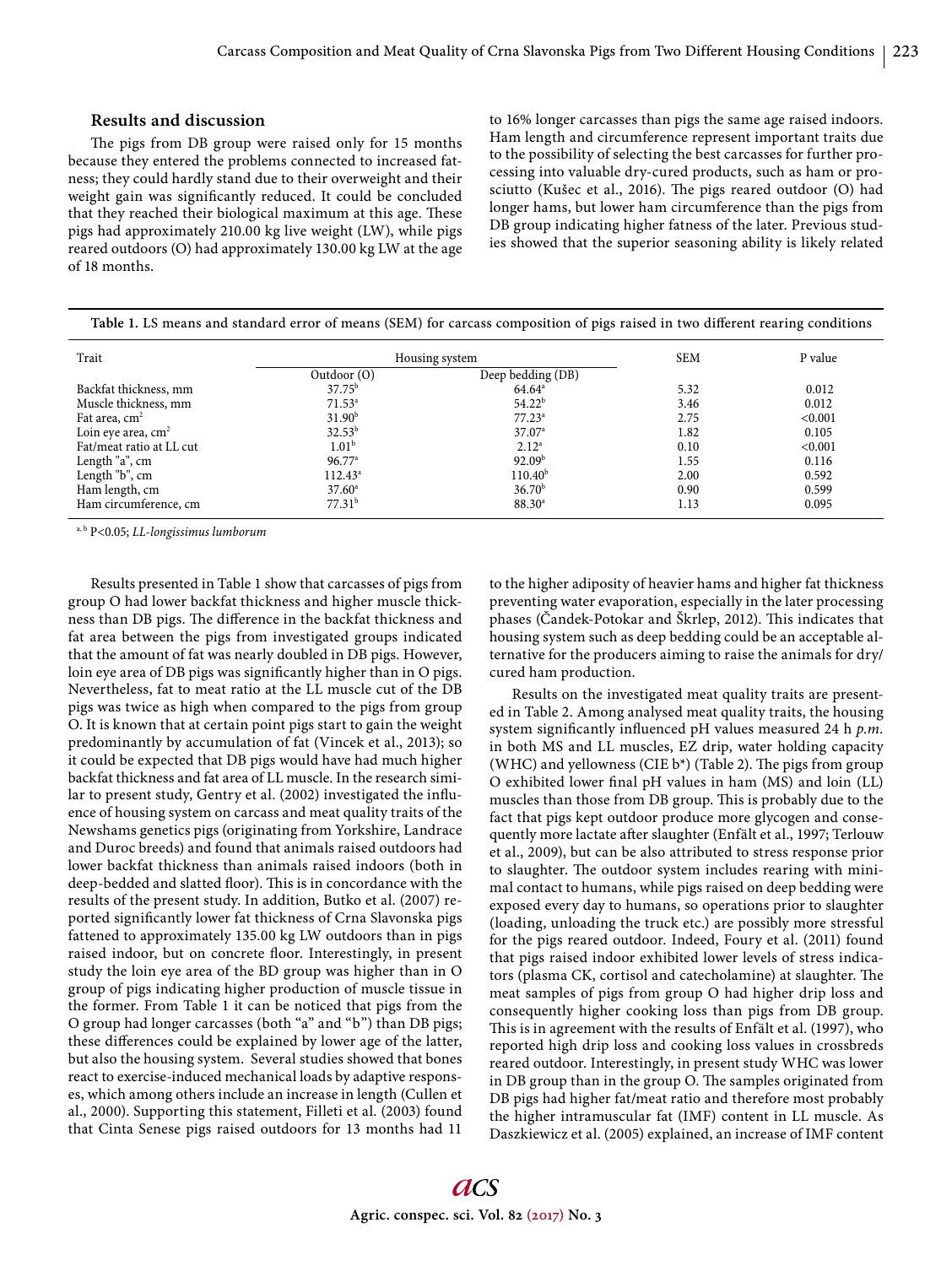| Trait                 | Housing system     | <b>SEM</b>         | P value |       |  |
|-----------------------|--------------------|--------------------|---------|-------|--|
|                       | Outdoor $(0)$      | Deep bedding (DB)  |         |       |  |
| $pH_{45}$ , MS        | 6.48               | 6.66               | 0.13    | 0.439 |  |
| $pH_{45}$ , LL        | 6.44               | 6.62               | 0.09    | 0.317 |  |
| pH <sub>24</sub> , MS | $5.64^b$           | 5.89a              | 0.08    | 0.019 |  |
| $pH_{24}$ , LL        | 5.69 <sup>b</sup>  | $5.89^{a}$         | 0.08    | 0.041 |  |
| EZ drip, LL, %        | $3.58^{a}$         | $1.65^{\rm b}$     | 0.90    | 0.021 |  |
| WHC, LL               | 8.66 <sup>a</sup>  | 6.66 <sup>b</sup>  | 1.12    | 0.037 |  |
| CIE L*                | 47.03              | 45.76              | 2.41    | 0.775 |  |
| CIE $a^*$             | 10.99              | 10.88              | 1.23    | 0.216 |  |
| $CIE b*$              | 2.00 <sup>a</sup>  | $0.82^{b}$         | 0.48    | 0.009 |  |
| Cooking loss, %       | 33.84 <sup>a</sup> | 27.81 <sup>b</sup> | 2.31    | 0.169 |  |
| WBSF, N               | 51.54              | 57.52              | 6.96    | 0.549 |  |

Table 2. Least square means (LSM) and standard error of means (SEM) for meat quality traits of pigs from different housing systems

a, b *P* < 0.05; MS-*m. semimembranosus*; LL – *longissimus lumborum*; WHC – water holding capacity; WBSF – Warner-Bratzler Shear Force

in pork correlates with a tendency to lower water-holding capacity in the case of endogenous water. The housing system did not affect CIE L\*(lightness) and CIE  $a^*$  (redness) values; however, significant influence was found for CIE  $b^*$  (yellowness). It is likely that this difference occurred as a consequence of stressful response in the O group of pigs, which could cause higher muscle temperature, but also higher CIE b\* values as reported by Lindahl et al. (2005). Opposite to our results, Gentry et al. (2004) found that pigs that were born and reared outdoors had redder (CIE a\*) loins than pigs born and reared indoors, without influence on loin lightness (CIE L\*) or yellowness (CIE  $b^*$ ).

# **Conclusions**

Indoor rearing of Crna Slavonska pigs on deep bedded facilities significantly influenced all of the carcass traits, mainly due to their increased fatness when compared to pigs reared using traditional outdoor rearing practice. Additionally, increased loin eye area at LL cut of DB pigs points at the higher production of lean in their carcasses. In order to better understand the relationships between the muscle and fat tissue in Crna Slavonska pigs from different housing systems, further investigations are suggested. Considering favourable ham characteristics and desirable meat quality traits of DB pigs found in present study, indoor housing on deep bedding could be used as a good alternative for producers raising Crna Slavonska pigs for dry/cured ham production.

### **References**

- Baković, M., Gvozdanović, K., Galović, D., Radišić, Ž., Margeta, V. (2016). Analiza svojstava kvalitete mesa i klaoničkih svojstava tovljenika crne slavonske svinje držanih u ekstenzivnom sustavu. Krmiva : Časopis o hranidbi životinja, proizvodnji i tehnologiji krme, 58(1): 3-8.
- Butko D., Senčić Đ., Antunović Z., Šperanda M., Steiner Z. (2007). Pork carcass composition and the meat quality of the black slavonian pig – the endangered breeds in the indoor and outdoor keeping system. Poljoprivreda, 13(1): 167-171.
- Budimir, K., Margeta, V., Kralik, G., Margeta, P. (2013). Silvopastoralni način držanja crne slavonske svinje. Krmiva: Časopis o hranidbi životinja, proizvodnji i tehnologiji krme, 55(3): 151-157.
- Čandek-Potokar, M. and Škrlep, M. (2012). Factors in pig production that impact the quality of dry-cured ham: a review. Animal 6:2: 327–338
- Christensen, L. B. (2003). Drip loss sampling in porcine *m. longissimus dorsi*. Meat Sci 63(4): 469–477.
- CIE (2007). CIE colorimetry part 4: 1976 L\*a\*b\* colour space CIE S 014-4 E: 2007. CIE Central Bureau.
- Comberg G, Behrens H, Bollwahn W, Fielder E, Glodek P, Kallweit E, Meyer H, Stephan E (1978). Schweinezucht. Eugen Ulmer Verlag: Stuttgart, Germany.
- Cullen D. M., Smith R. T., Akhter M. P. (2000). Time course for bone formation with long-term external mechanical loading. J Appl Physiol. 88(6):1943–8.
- Daszkiewicz T., Bak T. Denaburski J. (2005). Quality of pork with a different intramuscular fat (IMF) content. Polish Journal of Food and Nutrition Sciences, 14/55(1): 31–36
- Enfält A. C., Lundstrom K, Hansson I, Lundeheim N, Nystrom P. E. (1997): Effects of outdoor rearing and sire breed (Duroc or Yorkshire) on carcass composition and sensory and technological meat quality. Meat Sci 45:1–15.
- Filetti, F., Maiorano, G., Gambacorta, E., Palazzo, M., Manchisi, A. (2003). Effects of rearing system and genotype on skeletal growth and carcass traits of pigs. Ital J Anim Sci, 2:sup1, 382-384.Foury A., Lebret B., Chevillon P., Vautier A., Terlouw C., Mormède P. (2011). Alternative rearing systems in pigs: Consequences on stress indicators at slaughter and meat quality. Animal 5 (10): 1620-1625.
- Gentry J. G., McGlone J. J., Blanton Jr. J. R., Miller M. F. (2002). Alternative housing systems for pigs: Influences on growth, composition, and pork quality. J Anim Sci 80:1781-1790.
- Gentry J. G., McGlone J. J., Miller M. F., Blanton, J. R Jr, (2004). Environmental effects on pig performance, meat quality, and muscle characteristics. J Anim Sci 82(1):209–217.
- Grau, R., Hamm, R. (1952): Eine einfache Methode zur Bestimmung der Wasserbindung im Fleisch. Die Fleischwirtschaft, 4: 295-297.
- Karolyi, D., Luković, Z., Salajpal, K. (2007). Production traits of Black Slavonian pigs. In: Nanni Costa L, Zambonelli P, Russo V (eds) Book of abstracts of the 6th International Symposium on the Mediterranean Pig, Capo d Orlando, Messina, Italy, pp 207-213.
- Karolyi, D., Salajpal, K., Luković, Z. (2010). Crna slavonska svinja. Meso : prvi hrvatski časopis o mesu, XII(4): 222-230.